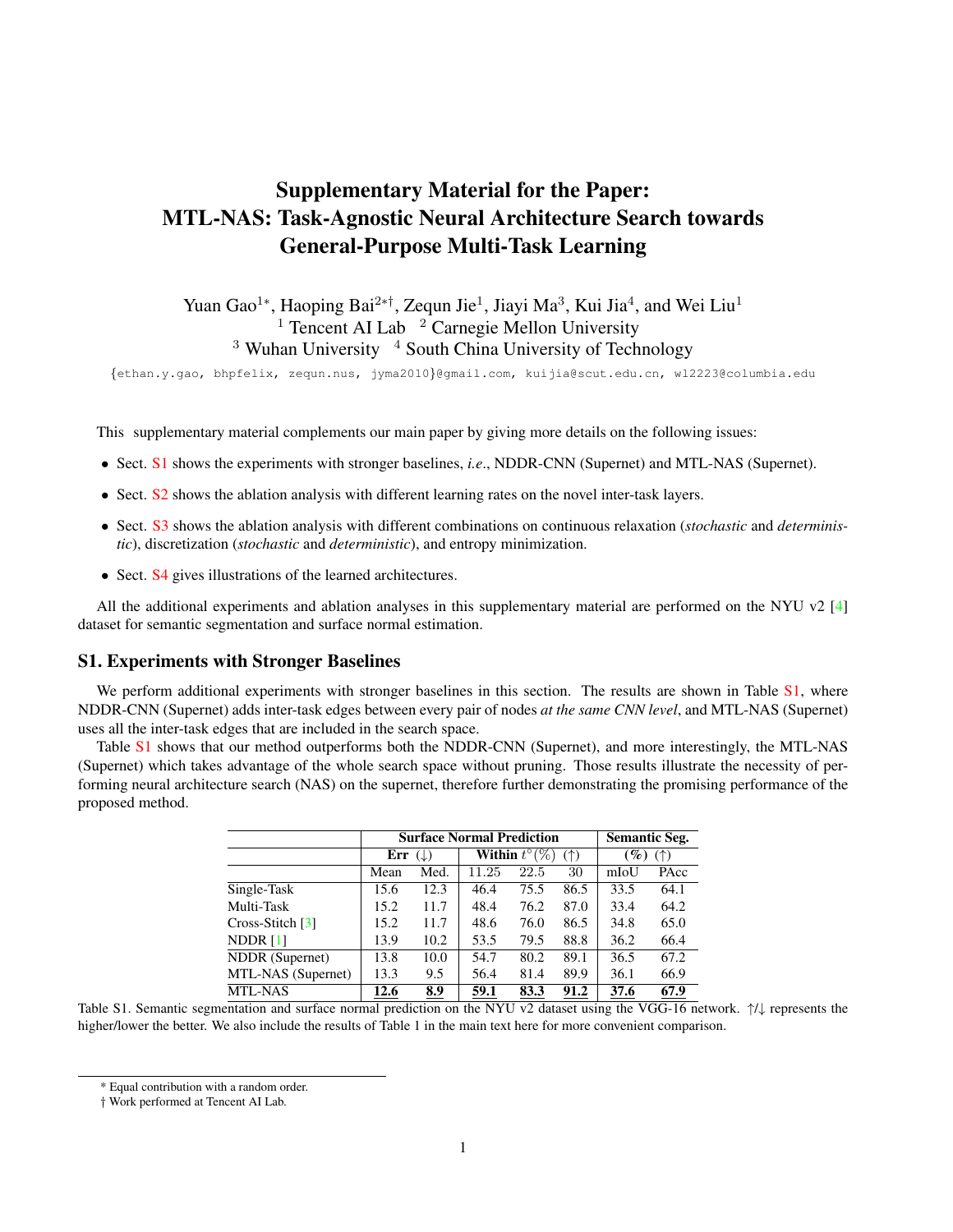## <span id="page-1-5"></span><span id="page-1-0"></span>S2. Learning Rates for the Novel Inter-Task Architectures

We are interested in the learning rates for the novel architectures and weights because our method inserts novel interlinks into fixed and well-trained network backbone branches.

In Table [S2,](#page-1-2) we investigate the learning rates that are 1-1000 times of the base learning rate. The results show that the result differences among different learning rates are subtle, demonstrating that the proposed method is not sensitive to different learning rates to well train the novel inter-task architectures.

|                            |                      | <b>Surface Normal Prediction</b> | <b>Semantic Seg.</b>                     |      |      |                      |      |  |
|----------------------------|----------------------|----------------------------------|------------------------------------------|------|------|----------------------|------|--|
|                            | Err $( \downarrow )$ |                                  | Within $t^{\circ}$ (%)<br>$($ $\uparrow$ |      |      | $\mathscr{G}_o$<br>( |      |  |
| Scale <i>w.r.t</i> base LR | Mean                 | Med.                             | 11.25                                    | 22.5 | 30   | mIoU                 | PAcc |  |
| 1x                         | 12.6                 | 8.9                              | 59.1                                     | 83.3 | 91.2 | 37.6                 | 67.9 |  |
| 10x                        | 12.4                 | 8.8                              | 59.8                                     | 84.0 | 91.7 | 37.5                 | 67.8 |  |
| 100x                       | 12.6                 | 8.8                              | 59.8                                     | 83.8 | 91.5 | 37.1                 | 67.5 |  |
| 1000x                      | 12.6                 | 9.0                              | 58.9                                     | 83.3 | 91.2 | 37.1                 | 67.5 |  |

<span id="page-1-2"></span>Table S2. Effects of different learning rates of the new searched layers. We investigate the learning rates that are 1, 10, 100, and 1000 times the learning rate of the backbone networks, respectively.

## <span id="page-1-1"></span>S3. Different Combinations of *Deterministic* and *Stochastic* Components in the Search Algorithm

We complement our ablation analysis in Table 4 of the main text. Specifically, as shown in Sect. 4.3 (Connections to DARTS and SNAS) of the main text, by unifying the deterministic differentiable architecture search (DARTS) [\[2\]](#page-2-4) and the stochastic neural architecture search (SNAS) [\[5\]](#page-2-5) into a more general single-shot gradient-based search algorithm framework, the proposed method is able to extend them by i) imposing entropy minimization to alleviate the objective bias in DARTS and the sampling variance in SNAS, and ii) enabling different combinations of the *stochastic* and *deterministic* components (*i.e*., the continuous relaxation and the discretization) as a result of i).

The results in Table [S3](#page-2-6) show that i) imposing minimum entropy regularization significantly improves the performance for all combination cases of the continuous relaxation and the discretization; ii) *under minimum entropy regularization*, different choices of discretization produce negligible performances when the same continuous relaxation method is used. This is because the uncertainty of  $\alpha$  is significantly reduced with minimum entropy regularization, *i.e.*, most  $\alpha$ 's converge to around 0's and 1's, making the sampling procedure of the stochastic discretization behave much more "deterministic". We show the histograms of the converged  $\alpha$  under the deterministic or stochastic continuous relaxation, with or without minimum entropy regularization in Fig. [S1,](#page-1-3) which demonstrate that most  $\alpha$ 's indeed converge to 0's and 1's with minimum entropy regularization<sup>[1](#page-1-4)</sup>.



<span id="page-1-3"></span>Figure S1. The histogram of converged alpha from *deterministic* (Left) and *stochastic* (Right, the same as Fig. 2 in the main paper) continuous relaxation with and without *minimum entropy regularization*. This shows that the minimum entropy regularization efficiently regularizes the distribution of  $\alpha$ 's. We draw 25 bins uniformly from 0 to 1, where each bin represents an interval with 0.04.

The phenomena discussed above further demonstrate that the proposed method successfully generalizes and improves the popular DARTS and SNAS methods, and the introduced unified framework is expected to shed light on designing novel single-shot gradient-based search algorithms.

<span id="page-1-4"></span><sup>&</sup>lt;sup>1</sup>Note that the discretization procedure does not affect the convergence of *alpha*'s, which performs a hard pruning (*i.e.*, deterministic discretization) or a sampling (*i.e.*, stochastic discretization) on the converged  $\alpha$ 's to deduce the final discrete architectures.